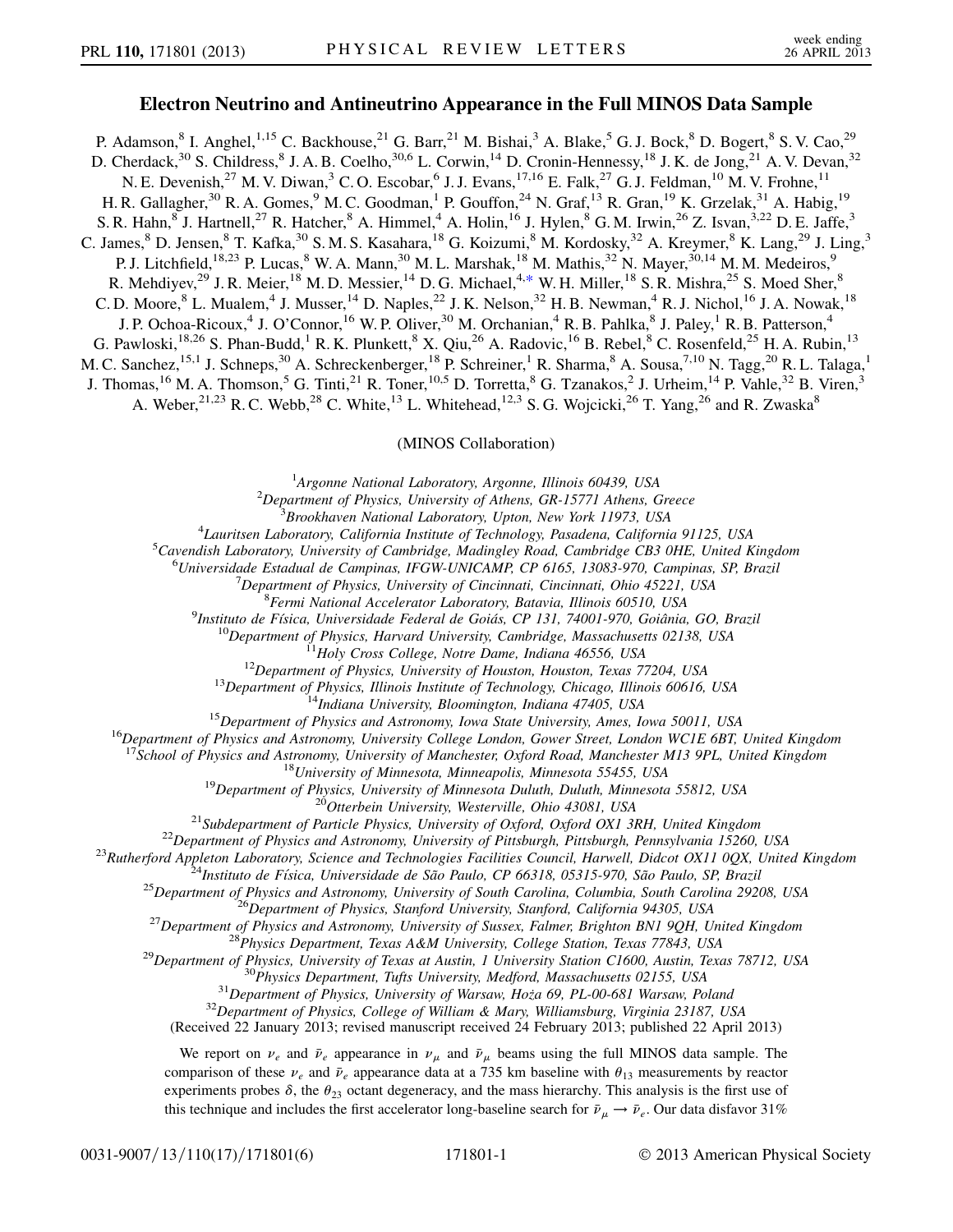(5%) of the three-parameter space defined by  $\delta$ , the octant of the  $\theta_{23}$ , and the mass hierarchy at the 68% (90%) C.L. We measure a value of  $2\sin^2(2\theta_{13})\sin^2(\theta_{23})$  that is consistent with reactor experiments.

DOI: [10.1103/PhysRevLett.110.171801](http://dx.doi.org/10.1103/PhysRevLett.110.171801) PACS numbers: 14.60.Pq, 14.60.Lm, 29.27.-a

The neutrino oscillation phenomenon is successfully modeled by a theory of massive neutrino eigenstates that are different from the neutrino flavor eigenstates. These sets of eigenstates are related by the Pontecorvo-Maki-Nakagawa-Sakata matrix [[1\]](#page-4-1), which is commonly parametrized by three angles  $\theta_{ij}$  and a CP-violating phase  $\delta$ .

The values of  $\theta_{12}$  $\theta_{12}$  $\theta_{12}$  and  $\theta_{23}$  have been measured [2[–4\]](#page-4-3) with indications that  $\theta_{23}$  is not maximal [[5](#page-4-4)[–7](#page-4-5)]. The final angle  $\theta_{13}$  is now known to have a nonzero value from measurements by reactor experiments [[8–](#page-4-6)[10\]](#page-4-7), the measurement by the T2K [\[11\]](#page-4-8) accelerator experiment, and from earlier MINOS results [\[12](#page-4-9)[,13\]](#page-4-10).

Despite these accomplishments, the value of  $\delta$  is still unknown, as is the ordering of the neutrino masses, which is referred to as the neutrino mass hierarchy. Much of the attention in the neutrino community is now focused on resolving these unknowns. The mass hierarchy is not only a fundamental property of neutrinos but also has a direct impact on the ability of neutrinoless double beta decay searches to state definitively whether the neutrino is its own antiparticle [\[14\]](#page-4-11). Reactor experiments make a pure measurement of  $\theta_{13}$ , whereas the  $\nu_\mu \rightarrow \nu_e$  and  $\bar{\nu}_\mu \rightarrow \bar{\nu}_e$ appearance probabilities measured by accelerator experiments such as MINOS depend on the values of  $\delta$  and  $\sin^2(\theta_{23})$ . In addition, the long baseline of MINOS means that interactions between neutrinos and the matter of Earth make the appearance probabilities dependent on the neutrino mass hierarchy [\[15,](#page-4-12)[16\]](#page-4-13).

We report the result from the search for  $v_e$  ( $\bar{v}_e$ ) appearance in a  $\nu_{\mu}$  ( $\bar{\nu}_{\mu}$ ) beam using the full MINOS data sample. This result uses an exposure of  $10.6 \times 10^{20}$  protons on target (POT) taken with a  $\nu$  beam and an exposure of  $3.3 \times 10^{20}$  POT taken with a  $\bar{\nu}$  beam. The neutrino sample is 30% larger than the sample used for the previous MINOS results on this topic [\[13\]](#page-4-10). This analysis represents the first long-baseline search for the  $\bar{\nu}_{\mu} \rightarrow \bar{\nu}_{e}$  appearance and places new constraints on  $\theta_{13}$  and on a combination of  $\delta$ ,  $\theta_{23}$ , and the neutrino mass hierarchy.

In the MINOS experiment [\[17\]](#page-5-0), neutrino oscillation is studied with the NuMI beam line [\[18\]](#page-5-1) by measuring neutrino interactions in two detectors. The near detector (ND), which has a fiducial mass of 29 tons, is at a distance of 1.04 km from the production target and is used to determine the composition of the beam before the neutrinos have oscillated. The far detector (FD), which has a fiducial mass of 3.8 kt, is at a distance of 735 km from the production target and is used to measure the change in the neutrino flavor composition of the beam. In both the  $\nu$  and  $\bar{\nu}$  beam modes, the NuMI beam has an energy spectrum that is peaked at 3 GeV. At the ND, the neutrino flavor composition of the neutrino interactions, as determined by a combination of simulation and measurement, is found to be 91.7%  $\nu_{\mu}$ , 7.0%  $\bar{\nu}_{\mu}$ , and 1.3%  $\nu_e$  and  $\bar{\nu}_e$  for the  $\nu$  beam mode and 58.1%  $\nu_{\mu}$ , 39.9%  $\bar{\nu}_{\mu}$ , and 2.0%  $\nu_{e}$  and  $\bar{\nu}_{e}$  for the  $\bar{\nu}$  beam mode.

Both detectors are magnetized tracking calorimeters consisting of alternating planes of 2.54 cm thick steel and 1 cm thick scintillating plastic [[17](#page-5-0)]. The scintillator planes are segmented into 4.1 cm wide strips with wavelengthshifting fibers embedded in the strips to collect light for readout by multianode photomultiplier tubes.

In the MINOS data sample, the flavor of a neutrino is determined only for charged-current (CC) interactions.  $\nu_{\mu}$ -CC and  $\bar{\nu}_{\mu}$ -CC interactions are identified by the presence of a long muon track that extends beyond a cluster of energy depositions that are consistent with hadronic activity at the interaction vertex. Neutral-current (NC) interactions are identified by the energy depositions associated with hadronic activity.  $v_e$ -CC and  $\bar{v}_e$ -CC interactions produce an electromagnetic shower that typically leaves a compact cluster within 6 to 12 planes. This analysis does not distinguish between  $\nu_e$ -CC and  $\bar{\nu}_e$ -CC interactions.

The sample of events classified as  $\nu_e$ -CC and  $\bar{\nu}_e$ -CC interactions contains a background of interactions with similar topology as required for  $\nu_e$ -CC and  $\bar{\nu}_e$ -CC classification. NC interactions with a significant electromagnetic component and  $\nu_{\mu}$ -CC or  $\bar{\nu}_{\mu}$ -CC interactions in which the muon track is not easily identified make up the majority of the background. Smaller contributions to the background arise from  $\nu_{\tau}$ -CC and  $\bar{\nu}_{\tau}$ -CC interactions. In addition to backgrounds that mimic  $\nu_e$ -CC and  $\bar{\nu}_e$ -CC event topologies, intrinsic  $v_e$  and  $\bar{v}_e$  components of the NuMI beam must be taken into account.

Candidate  $\nu_e$ -CC and  $\bar{\nu}_e$ -CC events are required to fall within a fiducial volume and to be coincident in time and direction with the NuMI beam. We require the events to have showerlike topologies by rejecting events with tracks that are longer than 25 planes or extend more than 15 planes from a shower edge. In addition, reconstructed events must have at least five consecutive planes with deposited energy above a threshold; this threshold is defined as half of the energy deposited by a minimum ionizing particle. We require the events to have a reconstructed energy between 1 and 8 GeV where most of the  $v_e$ and  $\bar{\nu}_e$  appearance is expected.

We further classify the events in this preselected sample of showerlike events by using a library-event-matching (LEM) algorithm [[19](#page-5-2)[,20](#page-5-3)]. Within the LEM algorithm, the topology of energy depositions that characterize the event is compared to a library of simulated signal and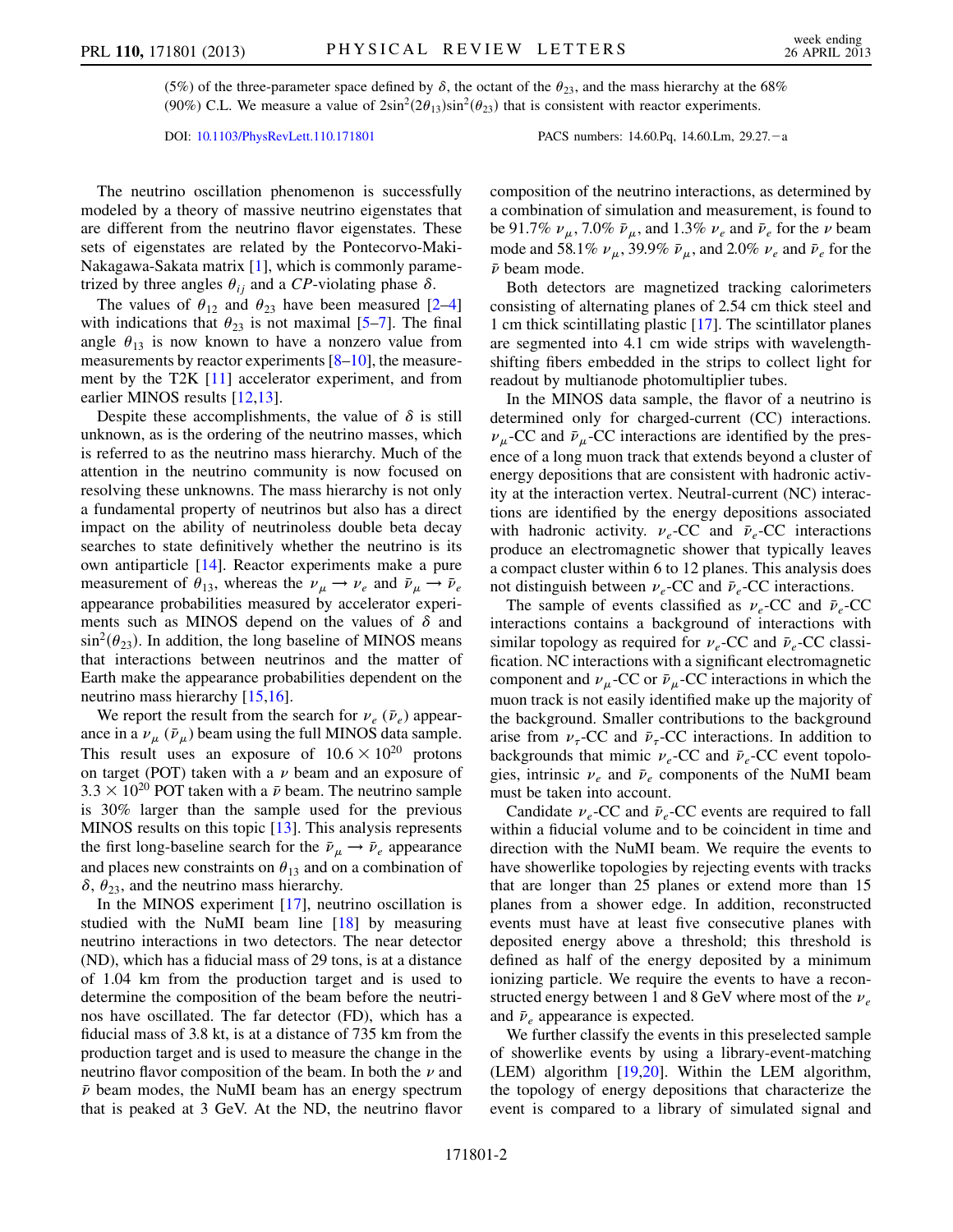background events. Separate libraries are used for the events in the  $\nu$  beam mode and the  $\bar{\nu}$  beam mode. The 50 best-matching events in the library are collected and used to produce three variables. These variables are the fraction of best-matching library events that are  $v_e$ -CC or  $\bar{\nu}_e$ -CC, the average inelasticity of the best-matching  $\nu_e$ -CC or  $\bar{\nu}_e$ -CC library events, and the average fraction of the energy depositions that overlap between the test event and the best-matching  $\nu_e$ -CC or  $\bar{\nu}_e$ -CC library events. These three variables and the reconstructed neutrino energy of the test event are then used as an input into an artificial neural network. The output value from the neural network is used to discriminate between signal and background events. This discriminant variable is referred to as  $\alpha_{\text{LEM}}$ and is shown in Fig. [1.](#page-2-0) Signal events have a value near one, while background events cluster near zero. The maximum sensitivity to  $v_e$  and  $\bar{v}_e$  appearance is obtained by analyzing events with  $\alpha_{\text{LEM}} > 0.6$ .

Following the selection of  $\nu_e$ -CC and  $\bar{\nu}_e$ -CC candidate events, the ND data are used to study the rate of background from NC,  $\nu_{\mu}$ -CC and  $\bar{\nu}_{\mu}$ -CC, and intrinsic beam  $v_e$ -CC and  $\bar{v}_e$ -CC interactions. The NuMI beam can be tuned to produce different energy spectra. Among these different beam configurations, the relative contributions of the various backgrounds change in a well-understood way. By measuring the total of the three backgrounds in three different beam configurations, the relative amounts of the individual backgrounds can be deduced [[21](#page-5-4)].

We use the measurement of the ND backgrounds to derive the FD background predictions for the data samples

<span id="page-2-0"></span>

FIG. 1 (color online). Distributions of  $\alpha_{LEM}$ . The plots in the left column correspond to the  $\nu$  beam mode. The plots in the right column correspond to the  $\bar{\nu}$  beam mode. The top row shows the distributions for ND selected events with a band about the simulation representing the systematic uncertainty. The bottom row shows the distributions for the predicted FD background and signal multiplied by 10 with  $2\sin^2(2\theta_{13})\sin^2(\theta_{23})=0.1$ ,  $\delta=0$ , and a normal mass hierarchy.

in the  $\nu$  beam mode and in the  $\bar{\nu}$  beam mode. For each sample, we divide simulated FD events into bins of energy and  $\alpha_{\text{LEM}}$  and correct each FD background component, bin by bin, by multiplying it by the measured ND ratio of data to simulated events for that background. Since the ND data sample does not contain  $\nu_{\tau}$ -CC and  $\bar{\nu}_{\tau}$ -CC events from oscillation, we estimate the FD contribution from this small background component through simulation and a correction based on the observed ND  $\nu_{\mu}$ -CC and  $\bar{\nu}_{\mu}$ -CC spectra.

The sources of systematic uncertainty that affect the background prediction are given in Table [I](#page-2-1). The effect of each source of uncertainty is evaluated by producing simulated ND and FD event samples that are modified according to the estimated size of each systematic effect. These modified samples are used to produce an altered FD background prediction for the systematic effect in question. We take the resulting difference between the nominal and modified predictions as the systematic uncertainty on the background prediction. The systematic effect that results in the largest reduction in sensitivity is a 2.0% uncertainty on the relative energy scale between the ND and the FD.

With the absence of a  $\nu_e$ -CC and  $\bar{\nu}_e$ -CC signal in the ND, the signal selection efficiency cannot be extrapolated from the ND events in the same way as the background estimate. Therefore, to evaluate the signal efficiency, we select a sample of well-identified  $\nu_{\mu}$ -CC events [\[22,](#page-5-5)[23\]](#page-5-6), remove the energy depositions that are associated with the muon track [[24\]](#page-5-7), and insert the simulated energy depositions of an electron with an identical three-momentum [\[25\]](#page-5-8). This method effectively turns a well-identified sample of  $\nu_{\mu}$ -CC and  $\bar{\nu}_{\mu}$ -CC data events into a sample of  $\nu_e$ -CC and  $\bar{\nu}_e$ -CC data events. For the  $\nu$  beam mode  $(\bar{\nu}$  beam mode) data sample, we find the expected number of FD signal events with  $\alpha_{\text{LEM}} > 0.6$  and the associated systematic uncertainty to be  $33.7 \pm 1.9$  (3.9  $\pm$  0.2), assuming  $\sin^2(2\theta_{13})=0.1$ ,  $\delta=0$ ,  $\theta_{23}=\pi/4$ , and a normal mass hierarchy. This corresponds to an identification efficiency of  $(57.4 \pm 2.8)\%$  for the  $\nu$  beam mode and of  $(63.3 \pm 3.1)\%$ for the  $\bar{\nu}$  beam mode. The systematic uncertainties are evaluated in a way that is similar to the evaluation of the

<span id="page-2-1"></span>TABLE I. Systematic uncertainty on the FD background prediction for events with a value of  $\alpha_{\text{LEM}} > 0.6$ . The effects listed for ''All others'' include the neutrino flux, cross sections, detector modeling, and background decomposition.

| Systematic effect          | Uncertainty<br>$\nu$ mode | Uncertainty<br>$\bar{\nu}$ mode |
|----------------------------|---------------------------|---------------------------------|
| Energy scale               | 2.7%                      | $3.0\%$                         |
| Normalization              | $1.9\%$                   | $1.9\%$                         |
| $\nu_{\tau}$ cross section | $1.7\%$                   | 2.0%                            |
| All others                 | $0.8\%$                   | 2.5%                            |
| Total systematic           | 3.8%                      | $4.8\%$                         |
| Total statistical          | 8.8%                      | 23.9%                           |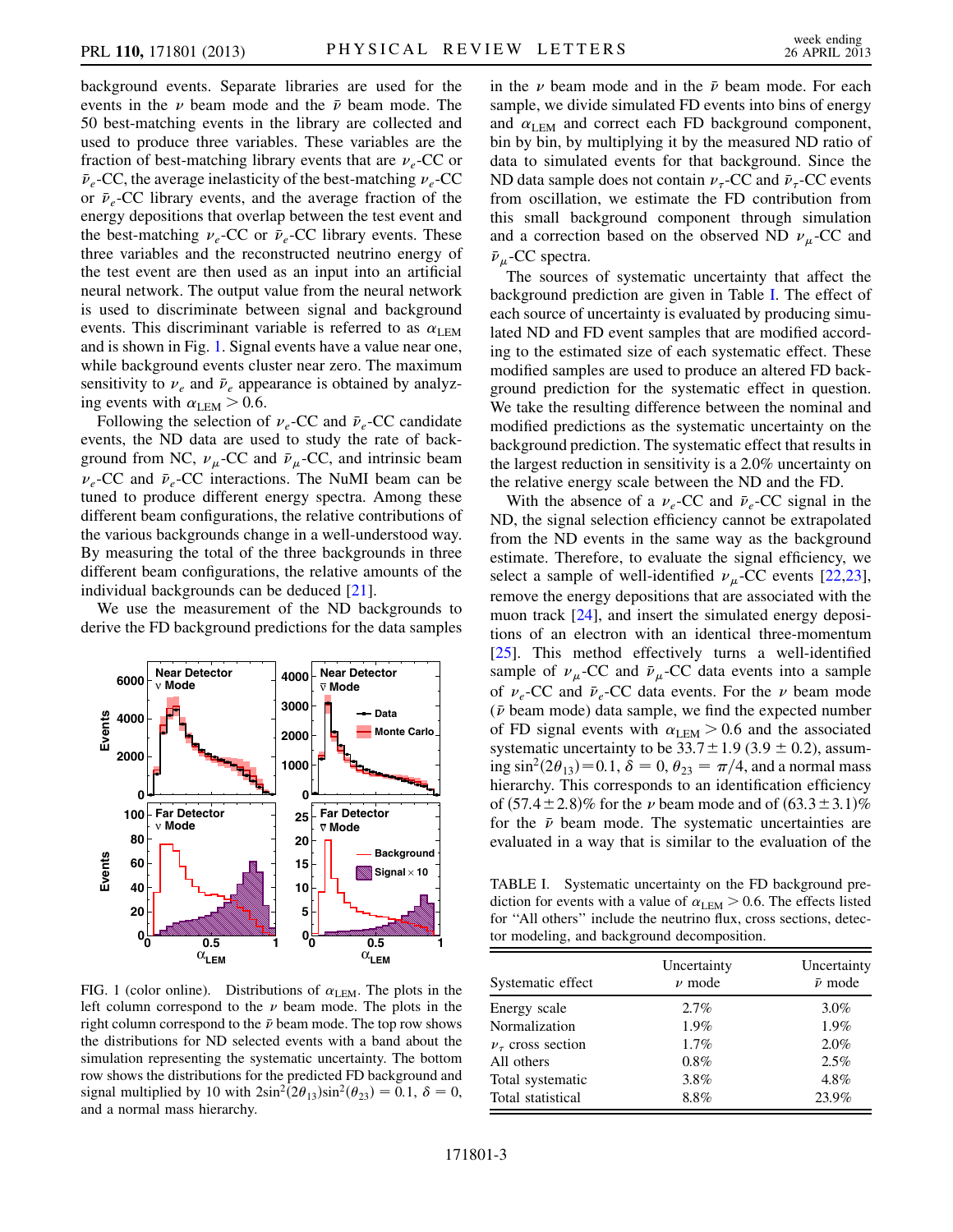<span id="page-3-0"></span>TABLE II. Expected FD event yields for events with a value of  $\alpha_{\text{LEM}} > 0.6$ , assuming  $\sin^2(2\theta_{13}) = 0.1$ ,  $\delta = 0$ ,  $\theta_{23} = \pi/4$ , and a normal mass hierarchy.

| Event type                                                                             | $\nu$ beam<br>mode | $\bar{\nu}$ beam<br>mode |
|----------------------------------------------------------------------------------------|--------------------|--------------------------|
| NC.                                                                                    | 89.4               | 13.9                     |
| $\nu_{\mu}$ -CC and $\bar{\nu}_{\mu}$ -CC                                              | 21.6               | 1.0                      |
| Intrinsic $\nu_e$ -CC and $\bar{\nu}_e$ -CC                                            | 11.9               | 1.8                      |
| $\nu_{\tau}$ -CC and $\bar{\nu}_{\tau}$ -CC                                            | 4.8                | 0.8                      |
|                                                                                        | 33.0               | 0.7                      |
| $\nu_{\mu} \rightarrow \nu_{e}$ -CC<br>$\bar{\nu}_{\mu} \rightarrow \bar{\nu}_{e}$ -CC | 0.7                | 3.2                      |
| Total                                                                                  | 161.4              | 21.4                     |
| Data                                                                                   | 152                | 20                       |

background systematics by using simulated samples that have been altered by a systematic effect.

Events with  $\alpha_{\text{LEM}}$  < 0.5 are insensitive to the  $\nu_e$  and  $\bar{\nu}_e$ appearance. These events are therefore used in a separate study to validate the analysis procedure. ND events with  $\alpha_{\text{LEM}}$  < 0.5 are used to predict FD event yields, which are found to agree with the FD data to within 0.3 (0.6) standard deviations of the statistical uncertainty for the data sample in the  $\nu(\bar{\nu})$  beam mode.

<span id="page-3-1"></span>

FIG. 2 (color online). The reconstructed energy distributions for three  $\alpha_{\text{LEM}}$  ranges. The events with energy greater than 5 GeV are combined into a single bin for the fits. The vertical bars through the data points denote statistical uncertainties. The signal predictions assume  $\sin^2(2\theta_{13}) = 0.051, \Delta m_{32}^2 > 0, \delta = 0,$ and  $\theta_{23} = \pi/4$ . The plots in the left column correspond to data collected in the  $\nu$  beam mode. The plots in the right column correspond to data collected in the  $\bar{\nu}$  beam mode.

Events with  $\alpha_{\text{LEM}} > 0.6$  are selected for further analysis in the  $\nu$  beam mode and in the  $\bar{\nu}$  beam mode. The expected and observed event counts in these samples are shown in Table [II.](#page-3-0) The observed FD reconstructed energy spectra, in bins of  $\alpha_{\text{LEM}}$ , are shown for the candidate events in Fig. [2.](#page-3-1) Assuming a three-flavor neutrino oscillation probability that includes matter effects  $[16]$  $[16]$  $[16]$ , we simultaneously fit the data from the  $\nu$  beam mode and  $\bar{\nu}$  beam mode samples for the value of  $2\sin^2(2\theta_{13})\sin^2(\theta_{23})$  while the values of the mass hierarchy and  $\delta$  are held fixed. The fit is performed using the 15 bins formed by three bins of  $\alpha_{\text{LEM}}$  and five bins of energy. This procedure is performed for all values of  $\delta$  and both mass hierarchies, and the resulting confidence intervals, calculated using the Feldman-Cousins technique  $[26]$ , are shown in Fig. [3.](#page-3-2) The values of the oscillation parameters used in the fit are taken from previous measurements [[2,](#page-4-2)[4\]](#page-4-3) and are set to  $\sin^2(2\theta_{23})$  =  $0.957^{+0.035}_{-0.036}$ ,  $|\Delta m_{32}^2| = (2.39^{+0.09}_{-0.01}) \times 10^{-3} \text{ eV}^2$ ,  $\theta_{12} = 0.60 \pm 0.036$ ,  $\theta_{12} = 0.036$ 0.02, and  $\Delta m_{21}^2 = (7.59_{-0.21}^{+0.19}) \times 10^{-5}$  eV<sup>2</sup>. The full set of statistical and systematic uncertainties on the prediction is taken into account when constructing the contours.

Assuming a normal mass hierarchy,  $\delta = 0$ , and  $\theta_{23} < \pi/4$ , we find that the data allow for values of 0.01  $<$  $2\sin^2(2\theta_{13})\sin^2(\theta_{23})$  < 0.12 at 90% C.L. with the best-fit value of  $2\sin^2(2\theta_{13})\sin^2(\theta_{23}) = 0.051^{+0.038}_{-0.030}$ . Assuming an

<span id="page-3-2"></span>

FIG. 3 (color online). The 68% and 90% confidence intervals of allowed values for  $2\sin^2(2\theta_{13})\sin^2(\theta_{23})$  as a function of  $\delta$  for the two mass hierarchies.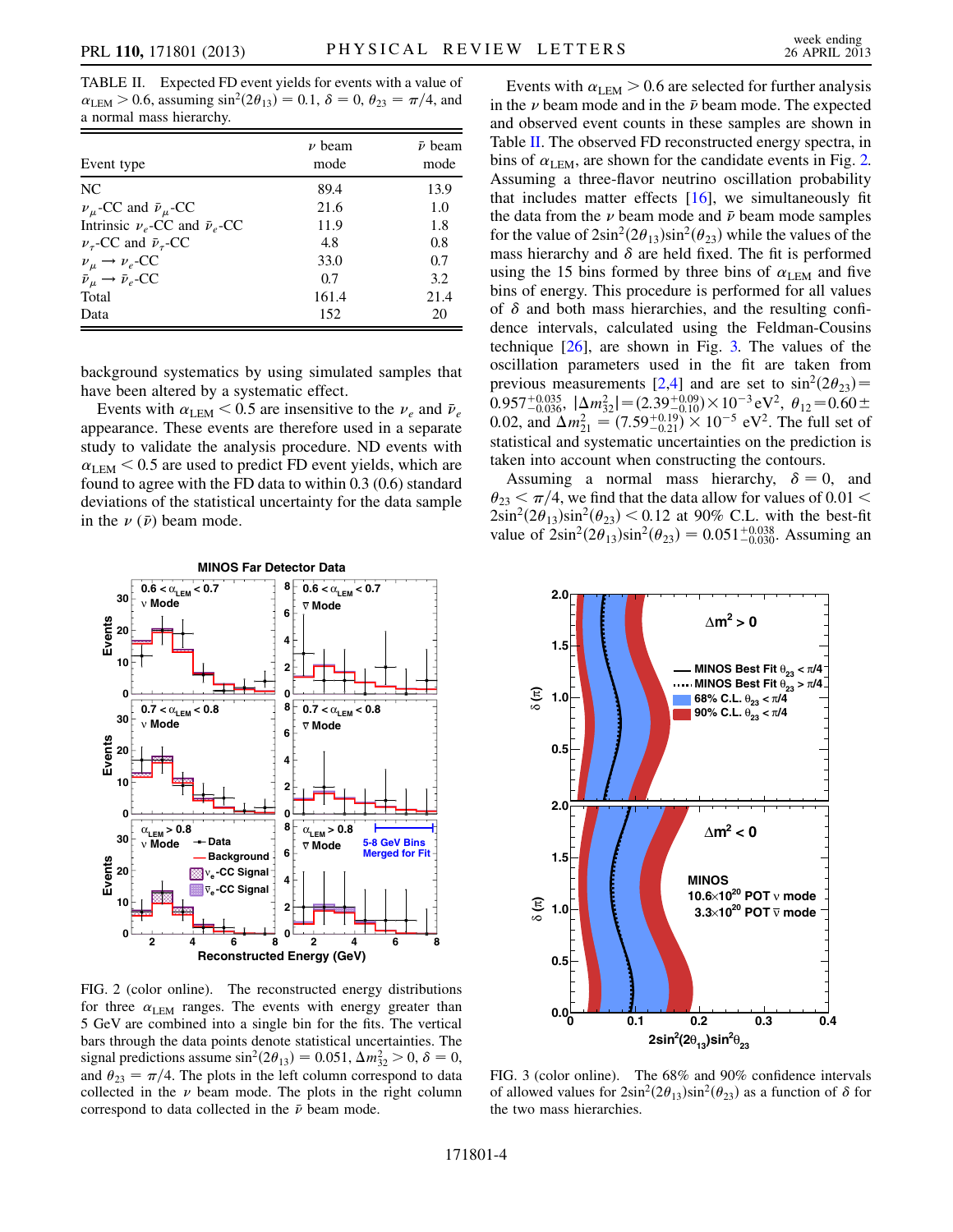<span id="page-4-14"></span>

FIG. 4 (color online). The resulting values of the likelihood  $L$ , shown here as  $-2\Delta \ln L$ , from a fit of  $\delta$  to our data using constraints from reactor experiments [[8–](#page-4-6)[10\]](#page-4-7), assuming various values of the mass hierarchy and the sign of  $\theta_{23} = \pi/4$ . The difference is taken with respect to the best-fitting solution. Values above the horizontal dashed lines are disfavored at either 68% or 90% C.L.

inverted mass hierarchy,  $\delta = 0$ , and  $\theta_{23} < \pi/4$ , we find that the data allow for values of  $0.03 <$  $2\sin^2(2\theta_{13})\sin^2(\theta_{23})$  < 0.18 at 90% C.L. with the best-fit value of  $2\sin^2(2\theta_{13})\sin^2(\theta_{23}) = 0.093^{+0.054}_{-0.049}$ . The best-fit values show very weak dependence on the choice of octant for  $\theta_{23}$ .

We are further able to place constraints on the value of  $\delta$ , the octant of  $\theta_{23}$ , and the neutrino mass hierarchy by incorporating the current knowledge of  $sin^2(2\theta_{13})$  =  $0.098 \pm 0.013$  that we calculate from recent reactor data [\[8–](#page-4-6)[10](#page-4-7)]. Figure [4](#page-4-14) shows the likelihood for our data as a function of  $\delta$  for the four possible combinations of mass hierarchy and the octant of  $\theta_{23}$ . The full set of statistical and systematic uncertainties on the prediction is taken into account when calculating the likelihood, as are the uncertainties on the oscillation parameters. This analysis represents the first result by a long-baseline experiment to use a combination of  $\nu_{\mu} \rightarrow \nu_{e}$  and  $\bar{\nu}_{\mu} \rightarrow \bar{\nu}_{e}$  appearance data, with external reactor constraints on  $\theta_{13}$ , to probe  $\delta$ , the  $\theta_{23}$  octant degeneracy, and the mass hierarchy. Assuming  $\theta_{23} > \pi/4$  ( $\theta_{23} < \pi/4$ ), the data prefer an inverted hierarchy at 0.63 (0.04) units of  $-2\Delta$  lnL. Furthermore, as is indicated by the horizontal lines in Fig. [4](#page-4-14), our data disfavor 31% (5%) of the three-parameter space defined by  $\delta$ , the octant of the  $\theta_{23}$ , and the mass hierarchy at the 68% (90%) C.L. This analysis demonstrates the potential discriminating power that can be achieved with the combination of reactor and  $\nu_{\mu} \rightarrow \nu_{e}$  and  $\bar{\nu}_{\mu} \rightarrow \bar{\nu}_{e}$  appearance data.

In conclusion, we have presented the results of the  $v_e$ and  $\bar{\nu}_e$  appearance in  $\nu_\mu$  and  $\bar{\nu}_\mu$  beams from the full MINOS data sample. We have used these data to place new constraints on the mixing angle  $\theta_{13}$  and have demonstrated how such data will be used in the future to break the degeneracy in the appearance probability created by the ambiguity in the octant of  $\theta_{23}$ , the neutrino mass hierarchy, and the value of the CP-violating phase  $\delta$ .

This work was supported by the U.S. DOE; the U.K. STFC; the U.S. NSF; the state and University of Minnesota; the University of Athens, Greece; and Brazil's FAPESP, CNPq, and CAPES. We are grateful to the Minnesota DNR, the crew of the Soudan Underground Laboratory, and the personnel of Fermilab for their contributions to this effort. We thank Texas Advanced Computing Center at The University of Texas at Austin for the provision of computing resources.

<span id="page-4-1"></span><span id="page-4-0"></span>[\\*D](#page-0-0)eceased.

- [1] B. Pontecorvo, Zh. Eksp. Teor. Fiz. 34, 247 (1957) [Sov. Phys. JETP 7, 172 (1958)]; V. N. Gribov and B. Pontecorvo, Phys. Lett. 28B[, 493 \(1969\)](http://dx.doi.org/10.1016/0370-2693(69)90525-5); Z. Maki, M. Nakagawa, and S. Sakata, [Prog. Theor. Phys.](http://dx.doi.org/10.1143/PTP.28.870) 28, 870 (1962).
- <span id="page-4-2"></span>[2] B. Aharmim et al. (SNO Collaboration), *[Phys. Rev. Lett.](http://dx.doi.org/10.1103/PhysRevLett.101.111301)* 101[, 111301 \(2008\)](http://dx.doi.org/10.1103/PhysRevLett.101.111301).
- <span id="page-4-3"></span>[3] Y. Ashie et al. (Super-Kamiokande Collaboration), [Phys.](http://dx.doi.org/10.1103/PhysRevD.71.112005) Rev. D 71[, 112005 \(2005\)](http://dx.doi.org/10.1103/PhysRevD.71.112005).
- [4] R. Nichol, in Proceedings of the XXV International Conference on Neutrino Physics and Astrophysics, Kyoto, Japan, 2012 (Elsevier, Amsterdam, to be published).
- <span id="page-4-4"></span>[5] G. L. Fogli, E. Lisi, A. Marrone, D. Montanino, A. Palazzo, and A. M. Rotunno, Phys. Rev. D 86[, 013012 \(2012\)](http://dx.doi.org/10.1103/PhysRevD.86.013012).
- <span id="page-4-5"></span>[6] M. C. Gonzalez-Garcia, M. Maltoni, J. Salvado, and T. Schwetz, [J. High Energy Phys. 12 \(2012\) 123.](http://dx.doi.org/10.1007/JHEP12(2012)123)
- <span id="page-4-6"></span>[7] Y. Itow, in Proceedings of the XXV International Conference on Neutrino Physics and Astrophysics, Kyoto, Japan, 2012 (Elsevier, Amsterdam, to be published).
- [8] Y. Abe et al. (Double Chooz Collaboration), *[Phys. Rev.](http://dx.doi.org/10.1103/PhysRevLett.108.131801)* Lett. 108[, 131801 \(2012\).](http://dx.doi.org/10.1103/PhysRevLett.108.131801)
- <span id="page-4-7"></span>[9] F.P. An et al. (Daya Bay Collaboration), [Phys. Rev. Lett.](http://dx.doi.org/10.1103/PhysRevLett.108.171803) 108[, 171803 \(2012\)](http://dx.doi.org/10.1103/PhysRevLett.108.171803).
- <span id="page-4-8"></span>[10] J. K. Ahn et al. (RENO Collaboration), [Phys. Rev. Lett.](http://dx.doi.org/10.1103/PhysRevLett.108.191802) 108[, 191802 \(2012\)](http://dx.doi.org/10.1103/PhysRevLett.108.191802).
- <span id="page-4-9"></span>[11] K. Abe et al. (T2K Collaboration), *[Phys. Rev. Lett.](http://dx.doi.org/10.1103/PhysRevLett.107.041801)* 107, [041801 \(2011\).](http://dx.doi.org/10.1103/PhysRevLett.107.041801)
- <span id="page-4-10"></span>[12] P. Adamson et al. (MINOS Collaboration), [Phys. Rev.](http://dx.doi.org/10.1103/PhysRevLett.103.261802) Lett. **103**[, 261802 \(2009\)](http://dx.doi.org/10.1103/PhysRevLett.103.261802); [Phys. Rev. D](http://dx.doi.org/10.1103/PhysRevD.82.051102) **82**, 051102(R) [\(2010\)](http://dx.doi.org/10.1103/PhysRevD.82.051102).
- <span id="page-4-11"></span>[13] P. Adamson et al. (MINOS Collaboration), [Phys. Rev.](http://dx.doi.org/10.1103/PhysRevLett.107.181802) Lett. 107[, 181802 \(2011\).](http://dx.doi.org/10.1103/PhysRevLett.107.181802)
- <span id="page-4-12"></span>[14] J. Beringer *et al.* (Particle Data Group), [Phys. Rev. D](http://dx.doi.org/10.1103/PhysRevD.86.010001) 86, [010001 \(2012\).](http://dx.doi.org/10.1103/PhysRevD.86.010001)
- <span id="page-4-13"></span>[15] L. Wolfenstein, *Phys. Rev. D 17, 2369 (1978)*; S.P. Mikheyev and A. Yu. Smirnov, Yad. Fiz. 42, 1441 (1985) [Sov. J. Nucl. Phys. 42, 913 (1985)].
- [16] E.K. Akhmedov, R. Johansson, M. Lindner, T. Ohlsson, and T. Schwetz, [J. High Energy Phys. 04 \(2004\) 078.](http://dx.doi.org/10.1088/1126-6708/2004/04/078)